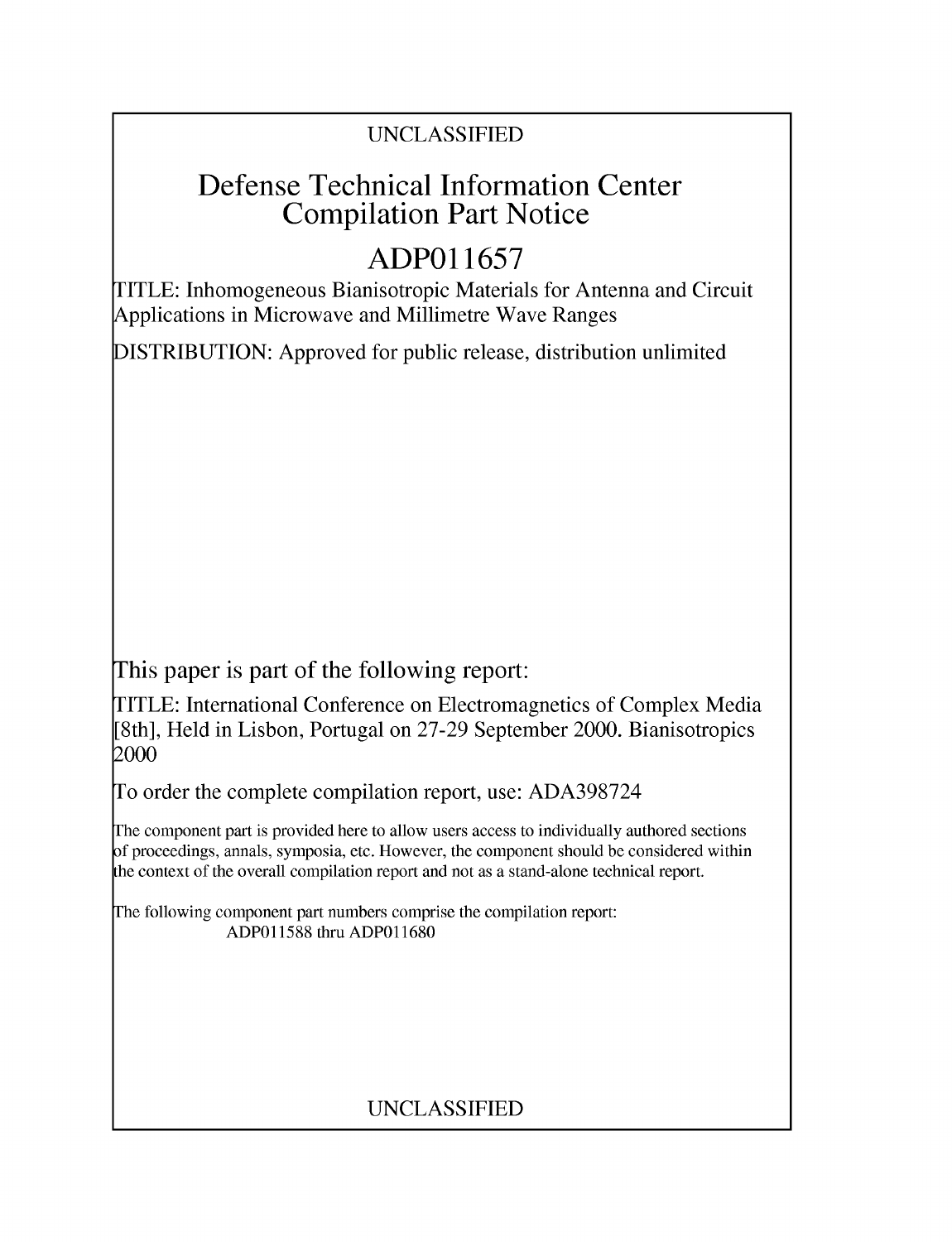# Inhomogeneous Bianisotropic Materials for Antenna and Circuit Applications in Microwave and Millimetre Wave Ranges

A. Toscano, L. Vegni, and F. Bilotti

Department of Electronic Engineering, University of "Roma Tre" Via della Vasca Navale 84, 00146 Rome, Italy Tel. +39.06.55177003, Fax +39.06.5579078 E-mail: toscano@ieee.org, vegni@uniroma3.it, bilotti@uniroma3.it

#### Abstract

In this contribution we propose the use of general bianisotropic inhomogeneous materials for both radiating (i.e. microstrip antennas) and transmissive (i.e waveguides, transmission lines, filters, etc.) components in the microwave and millimetre wave frequency ranges. The analysis of such components is essentially developed via a rigorous full-wave approach in the spectral or in the spatial domain depending on the complexity of the boundary value problem to be solved and on the numerical technique to be used. For the transmissive components a fundamental mode approximate analysis is also employed in order to obtain very fast design formulas.

#### **1.** Introduction

Nowadays, materials with a continuous spatial variation of the refraction index can be easily synthesized in the optical field for graded index optical fibers and planar waveguides. Also in the solide – state applications we can control the carrier concentrations on the atomic scale, allowing, thus, the synthesis of components with an essentially continuous conductivity profile. Since in the microwave and millimetre wave frequency ranges the technological processes used in the optical and solid – state applications cannot be effective, the synthesis of such materials could be realized only by means of artificial dielectrics.

Artificial dielectrics with electromagnetic properties varying with the spatial coordinates can be synthesized via non-uniform metallic inclusions in a host material. In addition, by using, for instance, omega metallisations, we can think to introduce an anisotropic behaviour together with a magneto-electric effect. In such a way, thus, we can obtain a general inhomogeneous bianisotropic material.

The use of the inhomogeneous materials has been recently considered in some works [1-9] and, as shown, leads to some improvements both in circuit and in antennas applications. The dielectric inhomogeneity, for instance, can be used to control the filtering and matching properties of a transmission line [1-4] or the radiation properties of microstrip antennas (directivity, efficiency and bandwidth) [5-9].

The analysis of such components has been developed by means of the rigorous full-wave approach both in the spectral domain associated to the Method of Moments (MoM) and in the spatial domain associated to a variational formulation and a Finite Element Boundary Integral (FE-BI) numerical procedure. Moreover, in certain cases, especially when the propagation characteristics of a component are investigated an approximate approach based on the TEM or quasi-TEM propagation can be used together with the non-uniform transmission line theory.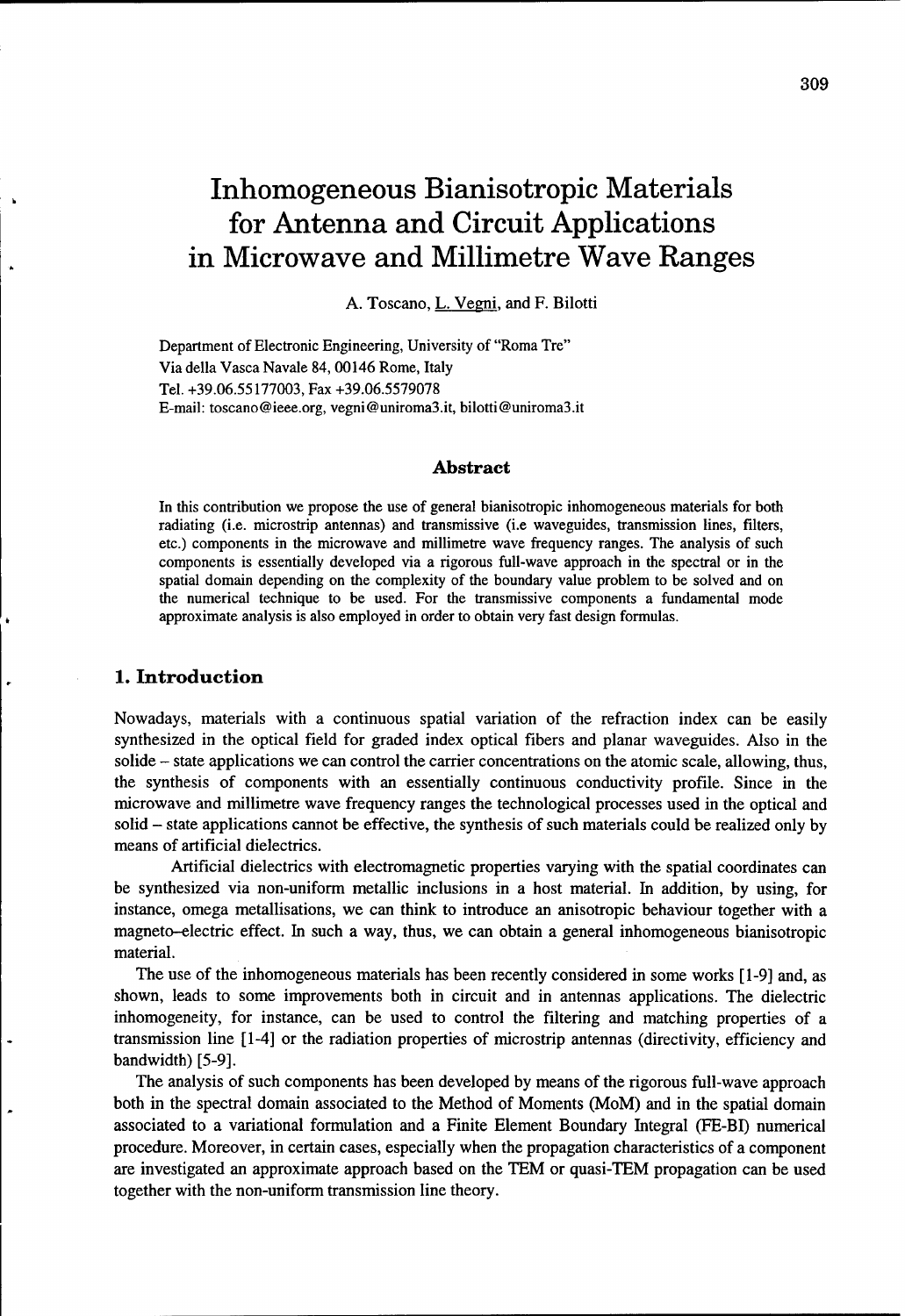The aim of this contribution is to extend the previous works [1-9] to the case of inhomogeneous bianisotropic materials leading to a closed form representation of the Green's dyads in the spectral domain and to a new variational formulation in the spatial domain.

#### 2. Theory

The constitutive relations for an inhomogeneous bianisotropic material are:

$$
\begin{cases}\n\mathbf{D} = \underline{\mathbf{\varepsilon}}(\mathbf{r}) \bullet \mathbf{E} + \underline{\mathbf{\xi}}(\mathbf{r}) \bullet \mathbf{H} \\
\mathbf{B} = \underline{\mathbf{\zeta}}(\mathbf{r}) \bullet \mathbf{E} + \underline{\mu}(\mathbf{r}) \bullet \mathbf{H}\n\end{cases}
$$
\n(1)

Assuming a harmonic time dependence exp[jot] the Maxwell equations in a source free region can be written as:

$$
\begin{cases}\n\nabla \times \mathbf{E} = -j\omega \underline{\zeta}(\mathbf{r}) \bullet \mathbf{E} - j\omega \underline{\mu}(\mathbf{r}) \bullet \mathbf{H} \\
\nabla \times \mathbf{H} = j\omega \underline{\epsilon}(\mathbf{r}) \bullet \mathbf{E} + j\omega \underline{\zeta}(\mathbf{r}) \bullet \mathbf{H} \\
\nabla \bullet [\underline{\epsilon}(\mathbf{r}) \bullet \mathbf{E} + \underline{\zeta}(\mathbf{r}) \bullet \mathbf{H}] = 0 \\
\nabla \bullet [\underline{\zeta}(\mathbf{r}) \bullet \mathbf{E} + \underline{\mu}(\mathbf{r}) \bullet \mathbf{H}] = 0\n\end{cases}
$$
\n(2)

Since the analysis of radiating and transmissive components is developed in different ways we will present it in two separate sub-sessions.

#### 2.1 Radiating components

Here we consider planar integrated antennas of the kind depicted in Fig. 1.



Fig. 1 Microstrip patch antenna configuration: Open planar integrated patch antenna (a); Cavity backed patch antenna **(b).**

The electromagnetic formulation of the antenna in Fig. 1a is based on the full-wave analysis in the spectral domain and the numerical solution of the associated boundary-value problem is obtained via the method of moments (MoM). The fundamental step in this approach is the derivation of the spectral Green's dyad for the planar structure. In this case we consider the variation of the electromagnetic parameters only along the stratification direction and, starting from the curl Maxwell equations, we obtain, after a change of the reference system [6], the following relations in the spectral domain: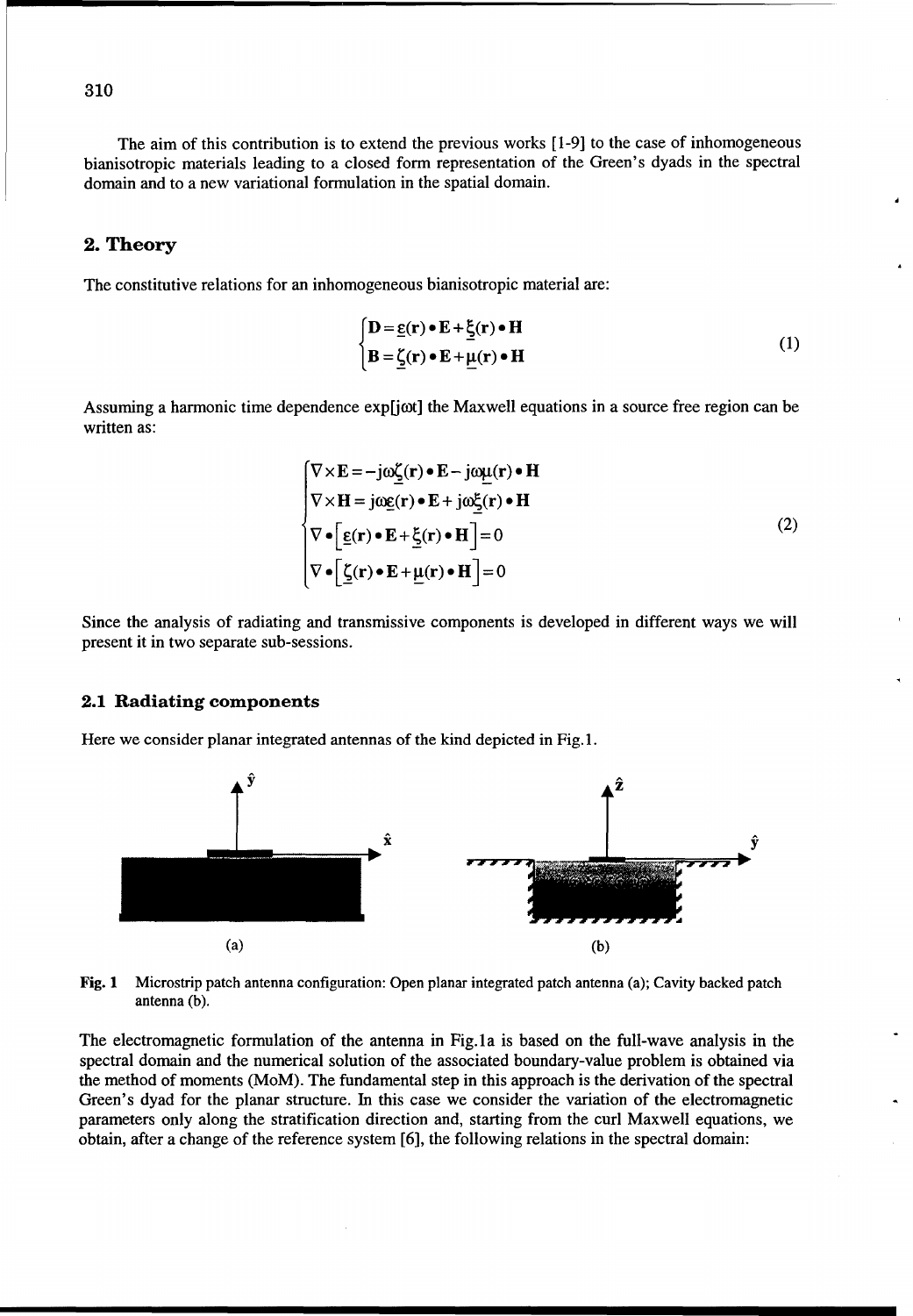$$
\begin{cases}\n\frac{d\mathbf{V}(y)}{dy} = \underline{\mathbf{C}}_{VV}(y) \cdot \mathbf{V}(y) + \underline{\mathbf{C}}_{VI}(y) \cdot \mathbf{I}(y) \\
\frac{d\mathbf{I}(y)}{dy} = \underline{\mathbf{C}}_{IV}(y) \cdot \mathbf{V}(y) + \underline{\mathbf{C}}_{II}(y) \cdot \mathbf{I}(y)\n\end{cases}
$$
\n(3)

where  $\mathbf{V} = \left[\tilde{\mathbf{E}}_{v}, \tilde{\mathbf{E}}_{u}\right]^{T}$ ,  $\mathbf{I} = \left[\tilde{\mathbf{H}}_{u}, \tilde{\mathbf{H}}_{v}\right]^{T}$  and the elements of the matrices  $\mathbf{C}_{VV}(y), \mathbf{C}_{VI}(y), \mathbf{C}_{IV}(y), \mathbf{C}_{II}(y)$ are complicate ratios involving the electromagnetic parameters. In order to decouple system (3) we impose  $C_{VV}(y) = 0$  and  $C_{II}(y) = 0$  obtaining, thus, after three derivative operations, the following fourth order decoupled differential equations:

$$
\begin{cases} \frac{d^4 \tilde{E}_v}{dy^4} + A_{v3}(y) \frac{d^3 \tilde{E}_v}{dy^3} + A_{v2}(y) \frac{d^2 \tilde{E}_v}{dy^2} + A_{v1}(y) \frac{d \tilde{E}_v}{dy} + A_{v0}(y) \tilde{E}_v = 0\\ \frac{d^4 \tilde{E}_u}{dy^4} + A_{u3}(y) \frac{d^3 \tilde{E}_u}{dy^3} + A_{u2}(y) \frac{d^2 \tilde{E}_u}{dy^2} + A_{u1}(y) \frac{d \tilde{E}_u}{dy} + A_{u0}(y) \tilde{E}_u = 0 \end{cases}
$$

where the non constant coefficient  $A_u(y)$  and  $A_v(y)$  depend on the elements of the matrices  $C_{ii}(y)$ . Once the solutions of such equations are found, the overall spectral electromagnetic field is also known in the grounded inhomogeneous slab and the Green's dyad can be easily determined. The application of the MoM in order to calculate the unknown current density on the patch, is now a straightforward matter [7-8].

On the other hand the electromagnetic formulation for the antenna in Fig.lb is based on a variational approach together with the implementation of the Finite Element Boundary Integral (FE-BI) numerical method. The functional  $F(E)$  that has to be stationary for arbitrary variations of the  $E$ field is given by:

$$
F(E) = \langle \underline{\mu}(r)^{a^{-1}} \bullet (\nabla \times E^a + j\omega \underline{\xi}(r) \bullet E^a), \nabla \times E + j\omega \underline{\xi}(r) \bullet E \rangle + \omega^2 < E^a, \underline{\epsilon}(r) \bullet E \rangle - \langle E^a, j\omega J \rangle - \langle j\omega J^a, E \rangle + 2\omega \frac{k_0}{\eta_0} \int_{S_{ap}} (\hat{\mathbf{n}} \times E^a)^* \bullet \left[ \int_{S_{ap}} \underline{G}(r, r') \bullet [\hat{z} \times E(r')] dS' \right] dS
$$
\n<sup>(3)</sup>

For the meaning of the apex a, of the vector **J**, of the surface  $S_{ap}$ , please, refer to [5].

After discretizing the cavity into finite elements of proper shapes (in this case bricks are used), and after expanding the electric field by using the edge-based vector basis functions as in [5] we obtain an algebraic system to be solved of the form  $\mathbf{A} \bullet \mathbf{X} = \mathbf{B}$ . The solution of such a linear system returns the electromagnetic field in the cavity and on the aperture surface and, thus, the derivation of the antenna characteristics is, now, a straightforward matter.

#### 2.2 Transmissive components

Here we consider both planar and not planar waveguides as shown in Fig.2. These waveguides have been studied by means of different approaches. When the variation of the electromagnetic parameters is only along the stratification axis striplines and microstriplines have been analyzed in the spectral domain by using the same approach previously shown simply introducing the z dependence  $exp[-ik_z z]$ in the Maxwell equations. The integral equation written on the strip can be solved again via the MoM leading to an eigenvalue algebraic system whose solution returns the propagation characteristics of the waveguides. Striplines, microstriplines and rectangular waveguides with arbitrary variations of the parameters only on the cross sections have been analyzed by means of the full-wave approach in the spatial domain together with the Method of Lines (MoL) numerical procedure [10]. Finally, when the